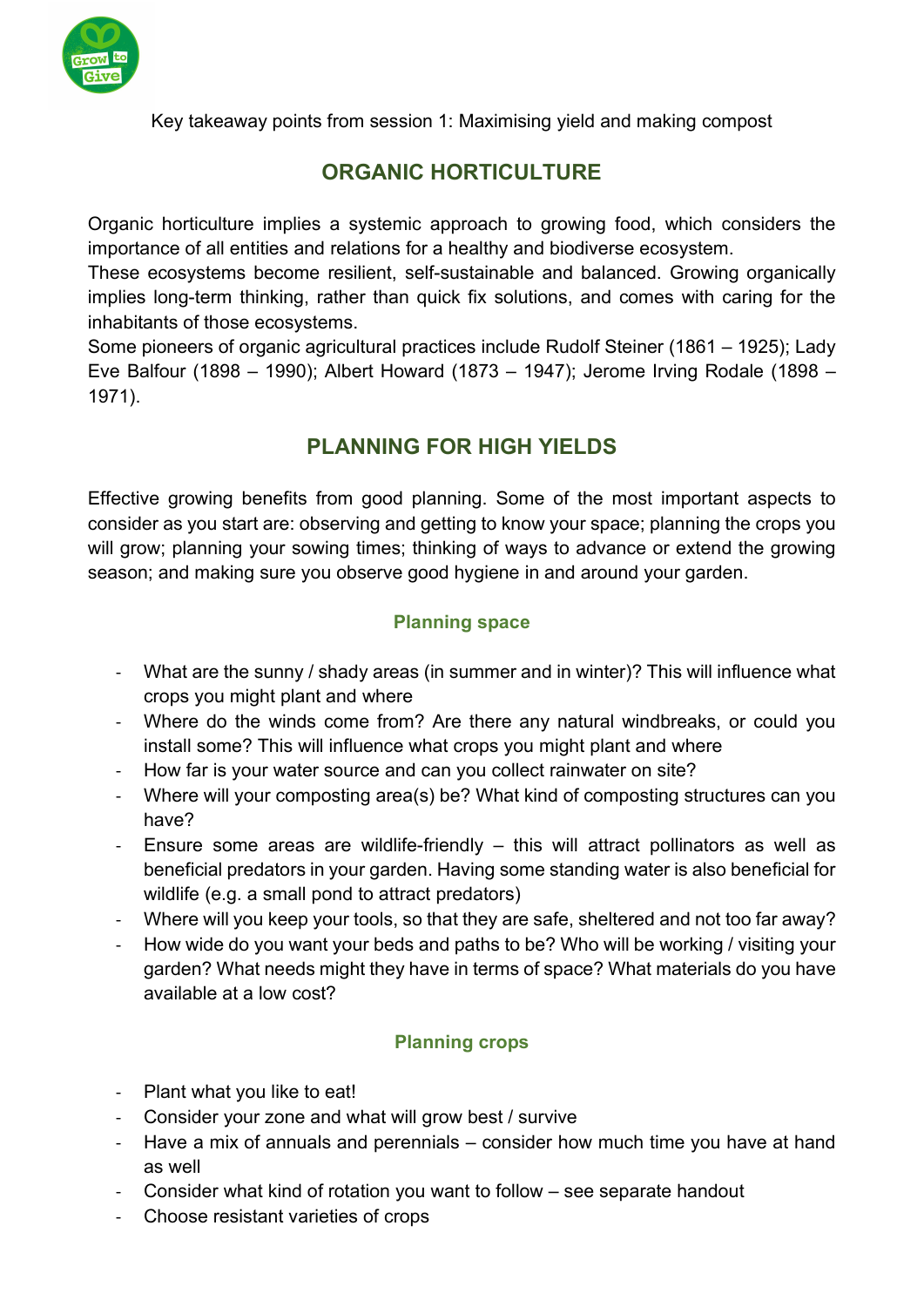

Use green manures over the growing season, to overwinter, or to undersow your crops – see separate handout on green manures

### Planning the sowing

- Make a seed inventory and keep careful notes: groups, species and cultivars, brand, expiry date, sow and harvest time, days to harvest
- Plan for succession sowing: plan ahead using 'days to harvest' data, sow indoors approximately 4-6 weeks before planting out
- Intercrop and sow catch crops, like radishes, rocket, mizuna
- Undersow crops or green manures e.g. salad under beans, or clover under tomatoes
- Keep good records of your sowing / transplanting times!

#### Planning to advance / extend the season

Advancing the season:

early cultivars propagating indoors and using hot beds fleecing, hoop houses, cloches, bell jars, plastic bottles, cold frames raised beds polytunnels

Extending the season: late cultivars mulching

#### Planning for hygiene

- Stay on top of your weeds
- Regularly clean and disinfect your tools

## COMPOSTING

#### Medium fertility compost: Compost bins and heaps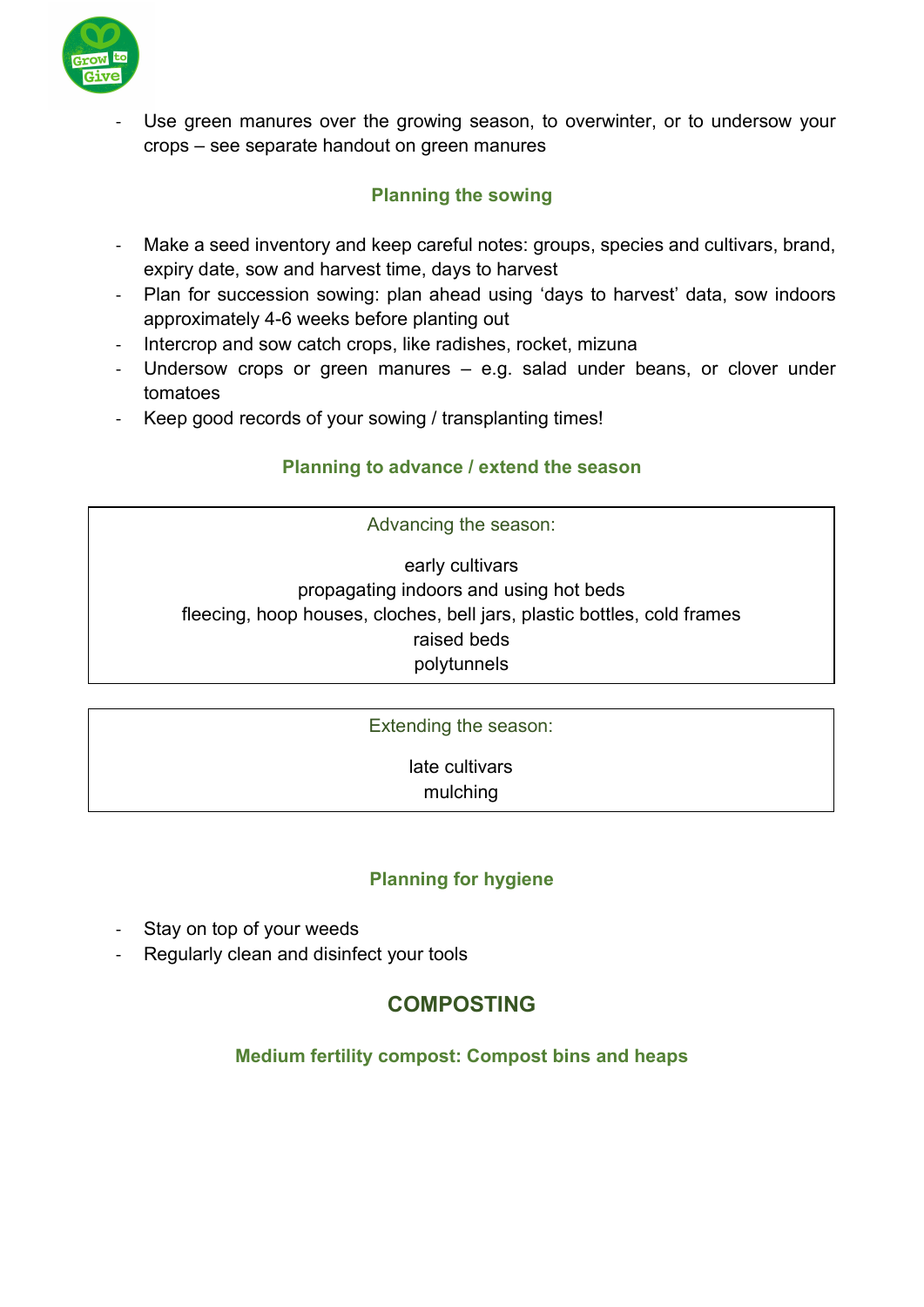

## Compost recipe: 50% greens - chopped 50% browns - chopped **Water** Air

## Compost rules:

At least 1 cubic m Sheltered from the wind Water and aerate weekly

Can be covered or uncovered, but this will affect the temperature and the speed of composting Can be directly on the ground or on hard surfaces

You can compost most weeds, but avoid pernicious weeds like bindweed and couch grass Kitchen waste can be composted, but might attract rodents or foxes if the compost is not pestproof



## Compost stages

## Types of compost bins:

- New Zealand bins: cheap to build and can deal with large quantities of waste, but require a lot of space and some hard work to turn the compost
- Tumblers: can be bought or built, easy to turn but can only deal with small amounts of waste – no pest access
- Hot bins and Aerobins: very efficient and fast, but also expensive no pest access